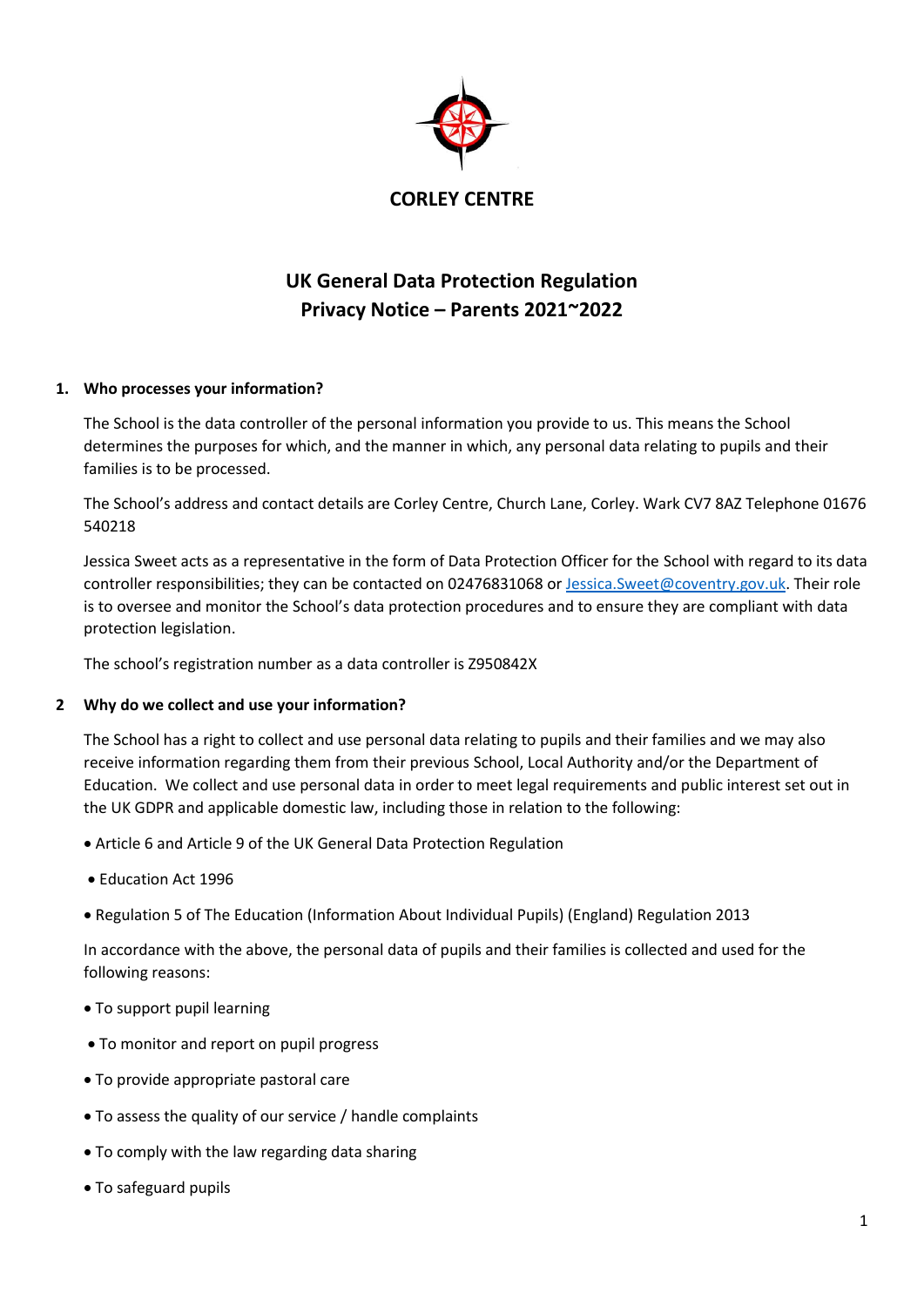- To ensure everyone is treated fairly and equally
- To celebrate pupil achievements
- To provide parents with reports and additional information
- To conduct research or analysis and/or provide statistical reports
- For the prevention and detection of crime

#### **3. Which data is collected?**

The categories of pupil information that the School collects, holds and shares include the following:

- Personal information e.g. names, pupil numbers and addresses, siblings
- Characteristics e.g. ethnicity, language, and free school meal eligibility
- Attendance information e.g. number of absences and absence reasons
- Assessment information e.g. national curriculum assessment results

 Relevant medical information (such as doctors' information, child health, dental health, allergies, medication and dietary requirements)

- Information relating to SEND
- $\bullet$  Behavioural information e.g. number of temporary exclusions
- voicemails
- photographs for identification purposes
- CCTV images for safeguarding purposes

 As a school, we need to process special category personal data (e.g. concerning health, ethnicity, religion or biometric data) and criminal records information about some individuals. We do so in accordance with applicable law (including with respect to safeguarding) or by explicit consent. Where we collect special category data, we have a lawful basis under Article 9 (2) GDPR. For example, where we collect health information, for a substantial public interest under Article 9 (2) (g), we will have the appropriate policy document in place, (**[see](http://corleycentre.co.uk/test-2/)  [school website GDPR\)](http://corleycentre.co.uk/test-2/)** as is required.

• In the case of ethnicity we will ask for explicit consent to the processing of those personal data.

The categories of parent /carer information the Schools collects, holds and shares include the following:

- Personal information e.g. names and addresses, emergency contact information
- Free School Meal eligibility and details relating to this
- CCTV images for safeguarding purposes

Whilst the majority of the personal data you provide to the School is a legal requirement or public task requirement some is provided on a voluntary basis. When collecting data, the School will inform you whether you are required to provide this data or if your consent is needed. Where consent is required the School will provide you with specific and explicit information with regards to the reasons the data is being collected and how the data will be used, e.g. photographs for display purposes.

We may receive information regarding you directly from your child's Local Authority and previous education establishment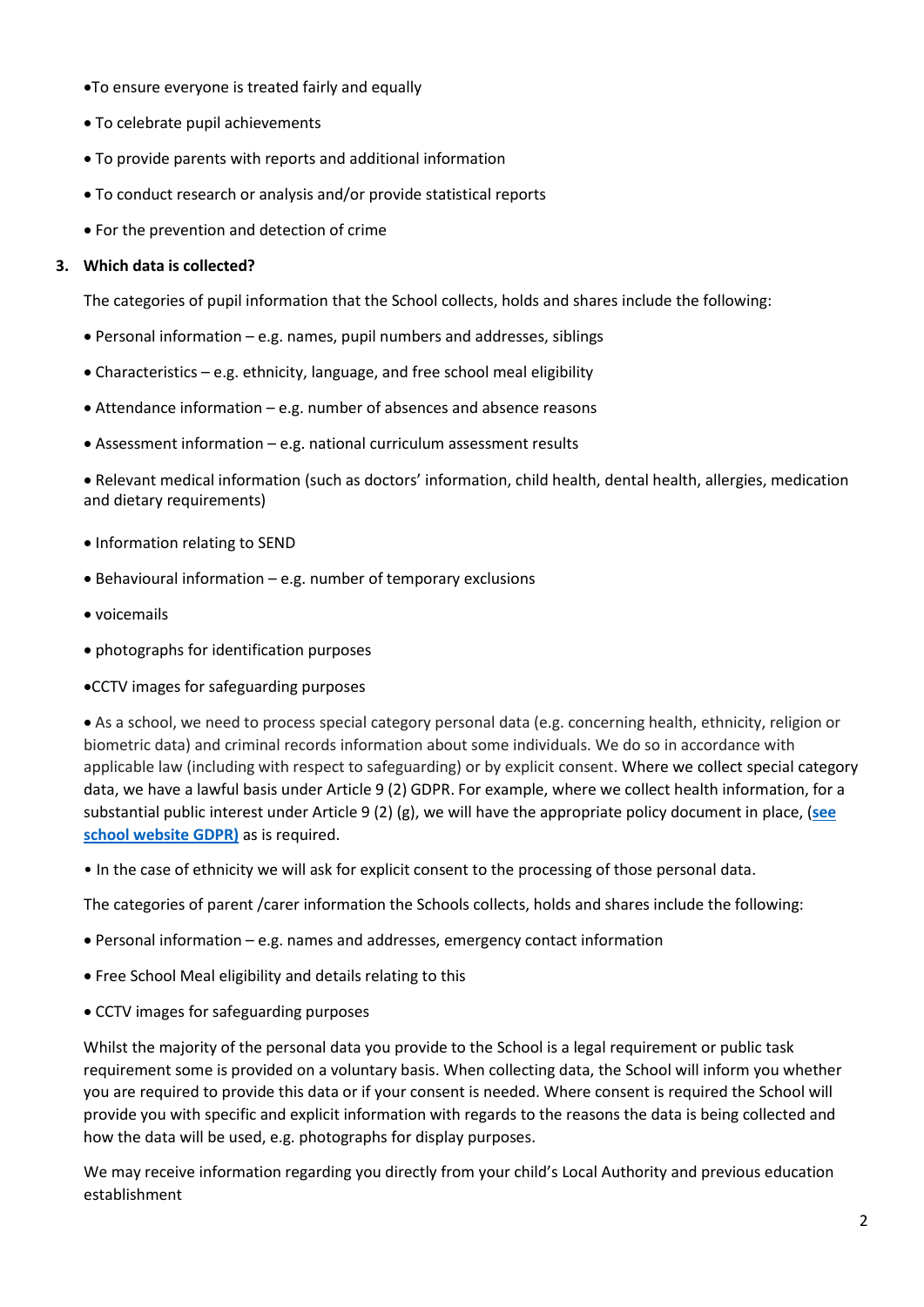## **Parents who are providing consent on behalf of their children must hold parental responsibility.**

#### **4 Who can access this data?**

We are committed to ensuring that your information is secure. In order to prevent unauthorised access or disclosure, we have put in place suitable physical, electronic and managerial procedures to safeguard and secure the information we collect. The electronic data that we collect from you will be transferred to and stored by a processor who abides by a contractual agreement. Where the School uses a processor, the same data protection standards that the School upholds are imposed on the processor.

The categories of people within the School who can access this data will depend on which data they are authorised to access. Members of School staff are limited to only the information they require to perform their duties. Access to electronic data will be password protected and hard copy files will be securely stored for authorised use.

#### **5 How long is your data stored for?**

We retain personal data only for a legitimate and lawful reason and only for so long as necessary or required by law. Personal data relating to pupils, their families at the School is stored in line with the School's **Data Protection Policy** and **Record Retention Schedule** [\(Corley Centre Website](http://corleycentre.co.uk/test-2/) – GDP)

#### **6 Will my information be shared?**

The School is required to share pupils' data with the Department of Education on a statutory basis. The National Pupil Database (NPD) is managed by the Department of Education and contains information about pupils in Schools in England. The School is required by law to provide information about our pupils to the Department of Education as part of statutory data collections, such as the School census; some of this information is then stored in the National Pupil Database.

The Department of Education may share information about our pupils from the National Pupil Database with third parties who promote the education or wellbeing of children in England by:

- Conducting research or analysis.
- Producing statistics.
- Providing information, advice or guidance.

The Department of Education has robust processes in place to ensure the confidentiality of any data shared from the NPD is maintained. The School will not share your personal information with any third parties without your consent, unless the law allows us to do so.

The School routinely shares pupils' information due to a legal obligation and public task duty with:

- Pupils' destinations upon leaving the School
- The National Health Service
- The Department of Education

 The Local Authority -The Education (Information About Individual Pupils) (England) Regulations 2013 and Education (Pupil Registration) (England) Regulations 2006 enable the processing of information such as admissions, attendance, common transfer file, curricular record, educational record and SEN Reports attached to individual pupils by requiring Schools to provide such the information to either the local authority or the Secretary of State as is so requested. Ofsted will infrequently require short term access to personal information from pupils to generate regulatory reports.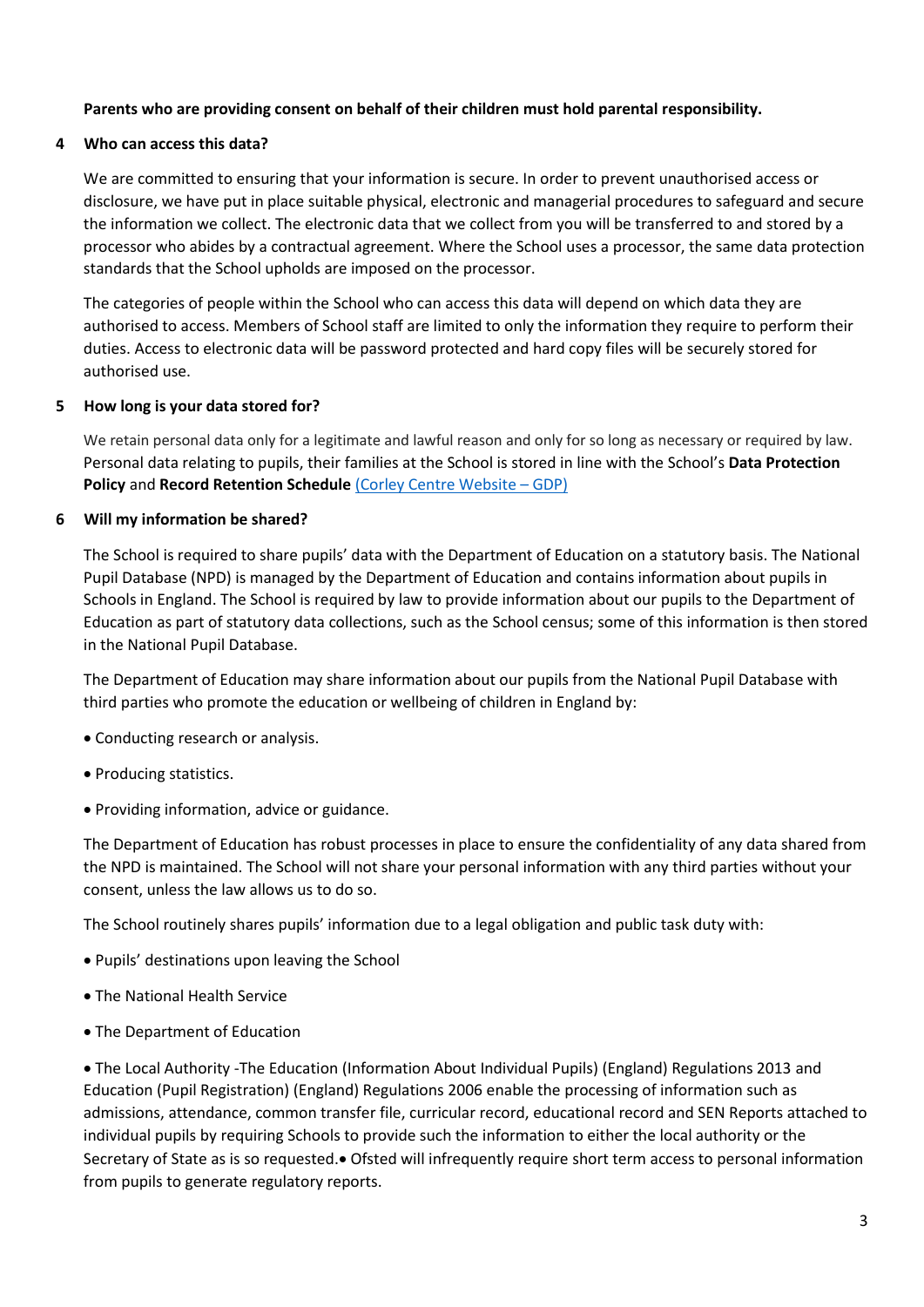Authorities in relation to the prevention of crime.

Suppliers and service providers – to enable them to provide the service we have contracted them for. Please see the Appendix 1 to this notice for more information about third parties.

## **Youth support services**

#### Pupils aged 13+

Once you reach the age of 13, we also pass pupil information to our local authority and / or provider of youth support services.

This enables them to provide services as follows:

- youth support services
- careers advisers

**Your parent or guardian can ask that only your name, address and date of birth is passed to the local authority or provider of youth support services by informing us. You can request this once you reach the age 16.** 

#### Pupils aged 16+

We will also share certain information about you if you are aged 16+ with our local authority and / or provider of youth support services.

This enables them to provide services as follows:

- post-16 education and training providers
- youth support services
- careers advisers

We transfer your personal data to the US for the purpose of providing Renaissance Learning services and do so with the necessary contractual agreement in place.

All other data is stored in the UK or EU

#### **7 What are your rights?**

This section applies to parents/guardians who hold parental responsibility and pupils have the following rights in relation to the processing of their personal data. You have the right to:

Be informed about how the School uses your personal data.

 Request access to the personal data that the School holds via a subject access request addressed to the School address above.

 Request that your personal data is amended if it is inaccurate or incomplete. If you believe that any information we are holding is incorrect or incomplete, please contact us and we will promptly correct your personal information found to be incorrect.

- Request that your personal data is erased where there is no compelling reason for its continued processing.
- Request that the processing of your data is restricted in certain circumstances.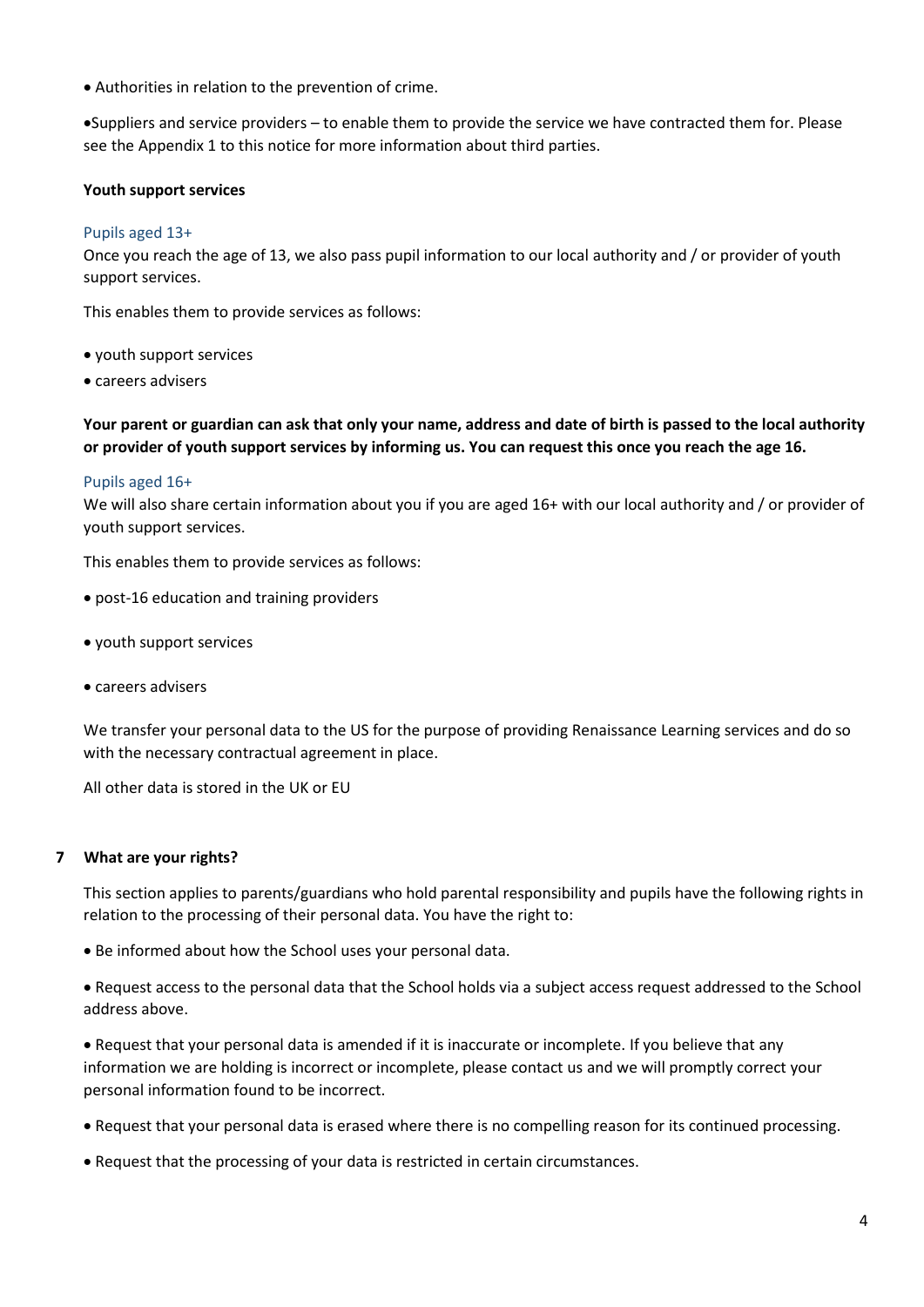- Object to your personal data being processed when we have relied on legal obligation and public task duty as our lawful basis.
- Where the processing of your data is based on your consent, you have the right to withdraw this consent at any time.

In England, schools are regulated by The Education (Pupil Information) (England) Regulations 2005. Parents can apply in writing to the school to view their child's education record or receive a copy within 15 school days. In England, this right only applies to all local authority schools, and all special schools, including those which are not maintained by a local authority.

# **8 Information Commissioner's Office (ICO)**

If you have a concern about the way The School is collecting or using your personal data, you can raise a concern with School's Data Protection Officer with the details provided above or the Information Commissioner's Office (ICO). The ICO can be contacted on 0303 123 1113, Monday-Friday 9am-5pm.

#### **9 What data is collected on our website**

#### **How we use cookies**

Our site does not use any invasive cookies on our site to collect your personal information. We use industry standard third party cookies to track your behaviour online and gain statistical information in the following ways:

- We track the number of visits to our website, where each visitor came from (i.e. the site visited prior to coming to our sites) and where each visitor goes to from our site (the next site visited after ours).
- We store cookies on your **PC for no longer than 6 months.**
- If you share your computer, we advise that you select the 'Don't remember my details' option when you sign out of your account for your own account security. This will remove all details from the cookie. W**hen you visit our site, you can refuse to accept cookies by activating the setting on your browser which allows you to refuse the setting of cookies.** However, if you select this setting you may be unable to access certain parts of our site. Unless you have adjusted your browser setting so that it will refuse cookies, our system will issue cookies when you log on to our site.

## **10 Where can you find our more information?**

If you would like to find out more information about how we use and store your personal data please visit our website and download our Data Protection Policy. Please also see websites listed below:

## **Department of Education**

Census: [https://www.gov.uk/education/data-collection-and-censuses-for-Schools](https://www.gov.uk/education/data-collection-and-censuses-for-schools) How DfE share data[: https://www.gov.uk/data-protection-how-we-collect-and-share-research-data](https://www.gov.uk/data-protection-how-we-collect-and-share-research-data)

## **Google Analytics**

<http://www.aboutcookies.org/>

<http://www.allaboutcookies.org/> [see how Google uses cookies and why\)](http://code.google.com/apis/analytics/docs/concepts/gaConceptsCookies.html)

**ICO** 

Concerns:<https://ico.org.uk/concerns/>

#### **11 Changes to our privacy notice**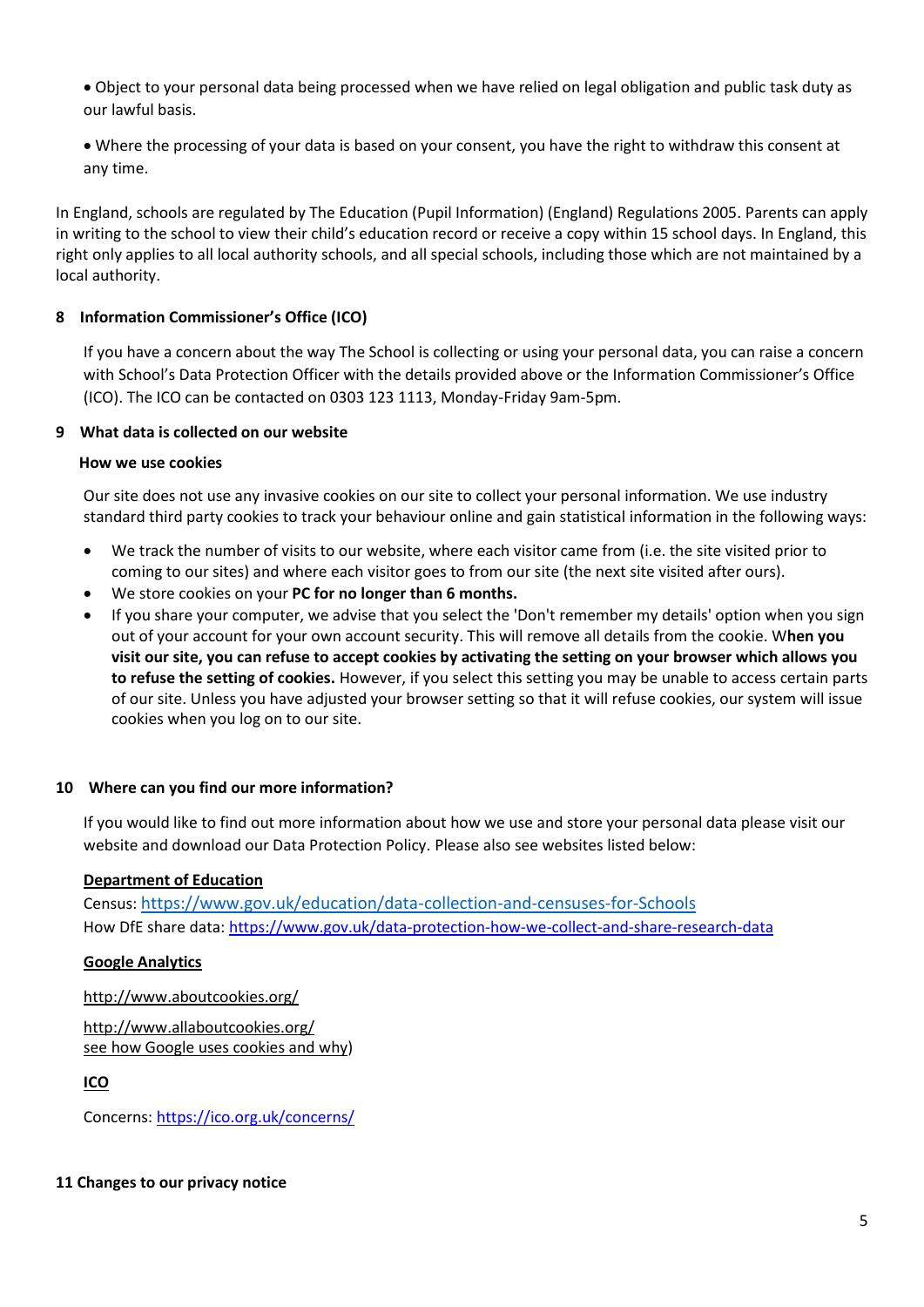We keep our privacy notice under review and we will place any updates on this webpage. This privacy notice was last updated in April 2021.

# Appendix 1

In addition to the organisations mentioned above, we also use suppliers to help us to carry out our functions as a school.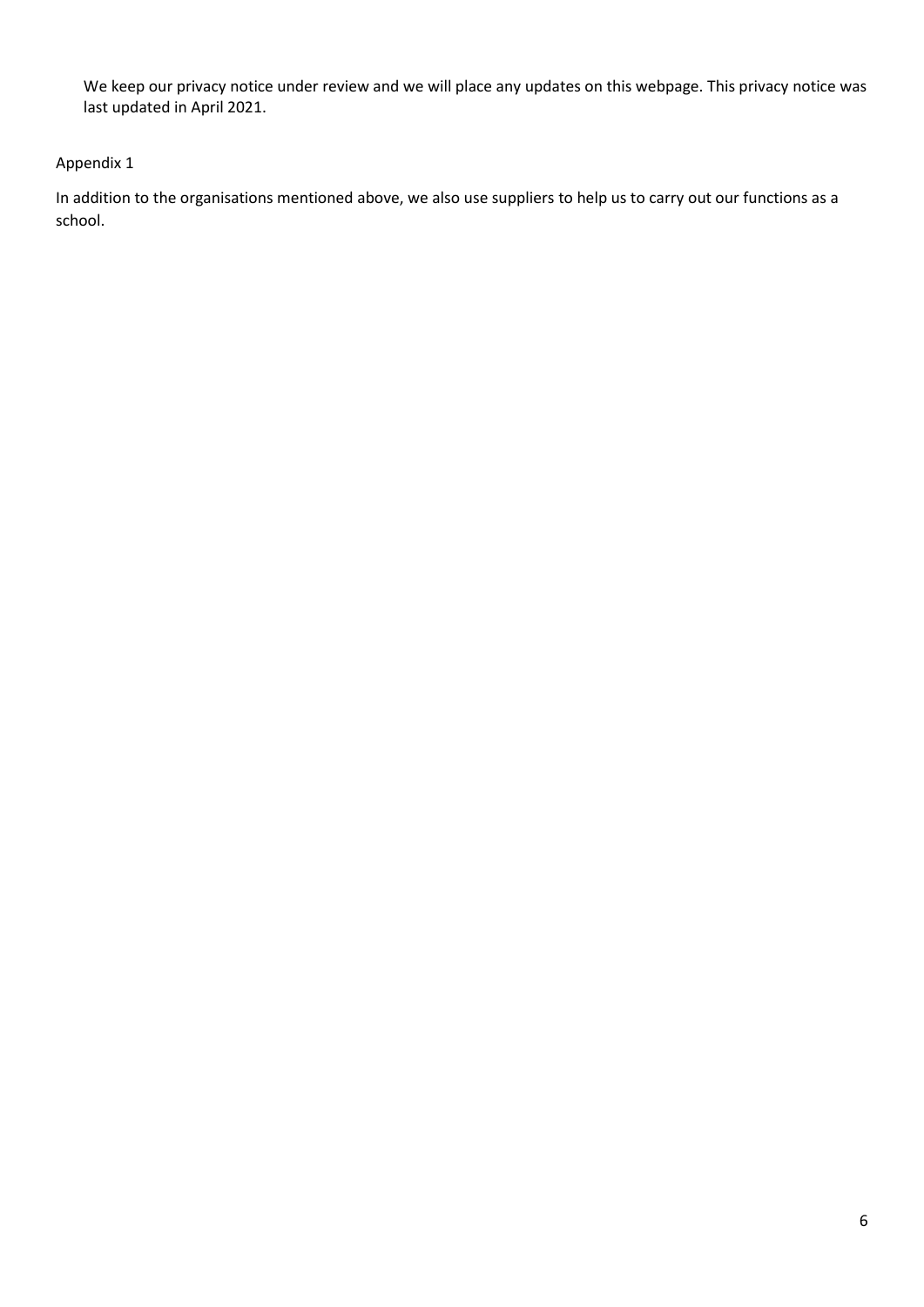| Personal data                                    | Supplier/service                    | Reason why it is processed             | Lawful basis         |
|--------------------------------------------------|-------------------------------------|----------------------------------------|----------------------|
| All pupil data included in the Common            | <b>SIMS</b>                         | School's information                   | Legal obligation     |
| Transfer File; i.e.                              | Behaviourwatch                      | management system                      | Public task duty     |
| registration, attendance, basic identifiers,     |                                     |                                        |                      |
| parent information, medical and dietary          |                                     |                                        |                      |
| information, consents received for pupil.        |                                     |                                        |                      |
| Safeguarding Information                         | Behaviourwatch.                     | Safeguarding log                       | Public task duty     |
| Parent and pupil basic identifiers, parent,      | Schoolcomms,                        | Provision of payments                  | Public task duty     |
| phone number.                                    |                                     | within school, electronic              |                      |
|                                                  |                                     | communications directly to             |                      |
|                                                  |                                     | parent email/phone                     |                      |
|                                                  | Behaviour watch                     |                                        |                      |
| Basic identifiers, plus behaviour<br>information |                                     | Logging pupil behaviour<br>information | Public task duty     |
|                                                  | <b>GCSE Pod</b>                     | Providing pupils with                  | Public task duty     |
| Basic identifiers (pupil names)                  | Accelerated                         | learning online                        |                      |
|                                                  | Reader                              |                                        |                      |
|                                                  | <b>Times Tables</b>                 |                                        |                      |
|                                                  | Rockstars                           |                                        |                      |
|                                                  |                                     |                                        |                      |
|                                                  |                                     |                                        |                      |
| Basic identifiers, DOB, SEN information,         | Cornerstones                        | Tracking pupil assessments             | Legal obligation     |
| class, attainment and assessment                 | Exam Pro                            |                                        |                      |
| information                                      | <b>GL Assessments</b>               |                                        |                      |
| Photographs                                      | [KO Photography                     | Identification of pupils and           | Public task for      |
|                                                  |                                     | for displays/website/school            | identification       |
|                                                  |                                     | social media                           | Consent for          |
|                                                  |                                     |                                        | displays/website etc |
|                                                  |                                     |                                        |                      |
| Basic identifiers for parents (name/email)       | Edenred<br>Wonder - School          | Providing free school meal             | Public task duty     |
|                                                  | Vouchers                            | vouchers                               |                      |
| All pupil/staff/parent information               |                                     | Providing IT support to                | Legal Obligation     |
|                                                  | <b>Coventry City</b><br>Council ICT | curriculum and admin                   | Public task duty     |
|                                                  | Department                          |                                        |                      |
|                                                  | Linkit Limited                      |                                        |                      |
| All                                              | Wonde                               | Data extraction service to             | Public task          |
| Pupil                                            | Groupcall                           | allow accurate migration of            |                      |
| <b>Staff</b>                                     |                                     | information from the                   |                      |
| parent information                               |                                     | school's MIS to third party            |                      |
|                                                  |                                     | suppliers.                             |                      |
| Staff/Parent/Pupil/Visitor information           | Hard copy signing                   | Stores information of those            | Legal obligation     |
| such as name, car registration and               | in book                             | on the school site                     | Public task duty     |
| photograph                                       |                                     |                                        |                      |
|                                                  |                                     |                                        |                      |